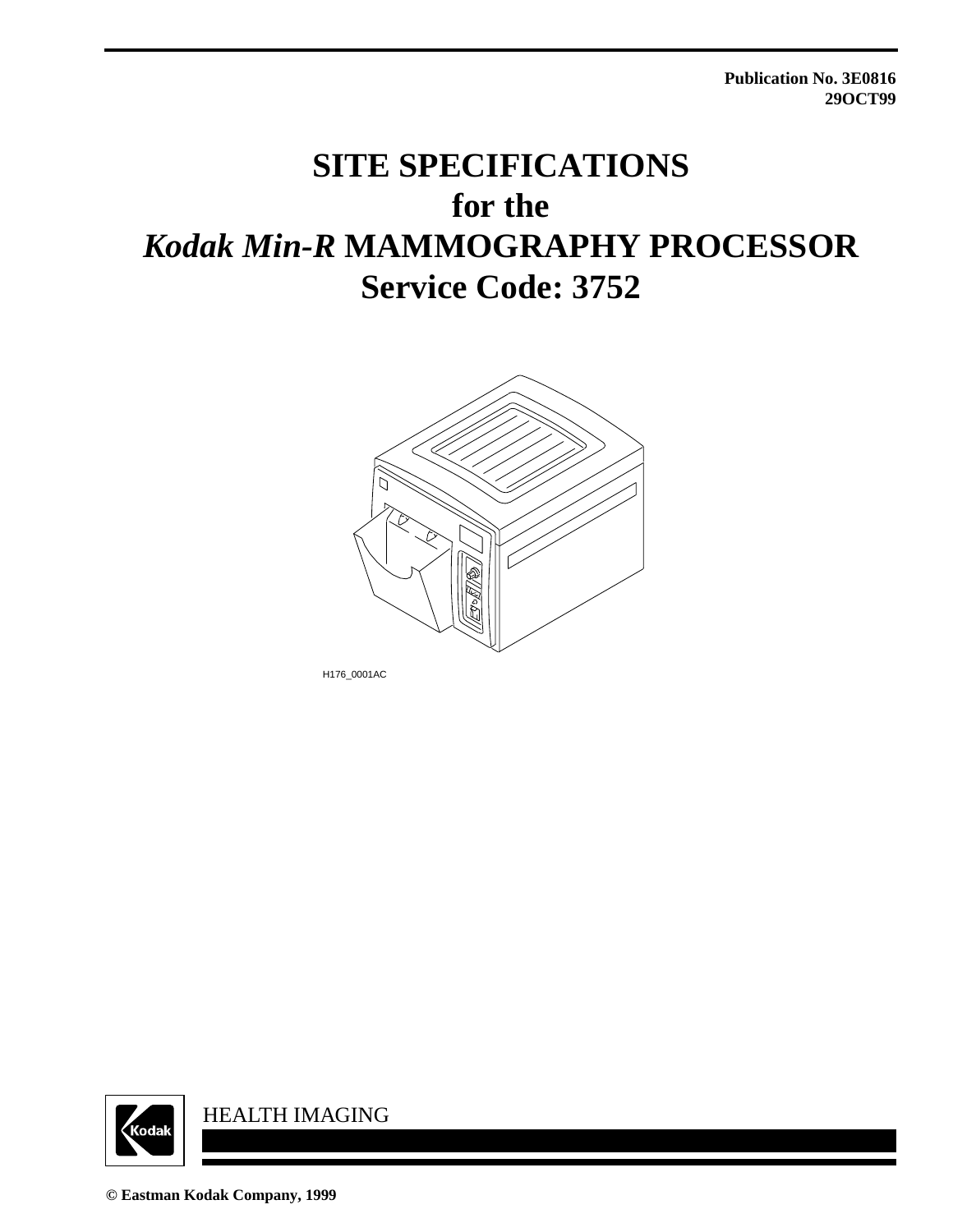#### **PLEASE NOTE** The information contained herein is based on the experience and knowledge relating to the subject matter gained by Eastman Kodak Company prior to publication.

No patent license is granted by this information.

Eastman Kodak Company reserves the right to change this information without notice, and makes no warranty, express or implied, with respect to this information. Kodak shall not be liable for any loss or damage, including consequential or special damages, resulting from any use of this information, even if loss or damage is caused by Kodak's negligence or other fault.

# **Warning**

To avoid hazardous conditions, keep floors and floor coverings around your Processor and associated drains clean and dry at all times. Any accumulation of fluids from mixing tanks, drain lines, etc., should be cleaned up immediately. In the event of an accumulation of liquid due to backup, overflow, or other malfunctions of the drain associated with your Processor, call a plumber or other contractor to correct any problem with the drain. Kodak accepts no responsibility or liability whatsoever for the serviceability of any drain connected to or associated with a Processor. Such drains are the sole responsibility of the customer.

#### **Certification**

| The following Agencies have approved the Processor: |                            | The Processor meets the following EMI limits: |  |
|-----------------------------------------------------|----------------------------|-----------------------------------------------|--|
| UL                                                  | Listed to Standard No. 122 | FCC Part 15, Subpart J, Class A               |  |
| Certified to Standard C22.2, No. 950<br><b>CSA</b>  |                            | C108.8-M1983 of Canada, Class A Limits        |  |
|                                                     |                            | Directive 87/308/EEC and EN 55022 of the ECC  |  |

#### **Checklist**

| <b>Section</b>               | <b>Topic</b>                                 | <b>Reference Page</b> | Completed |
|------------------------------|----------------------------------------------|-----------------------|-----------|
| Architectural                | Processor                                    | 4                     |           |
|                              | Access                                       | 8                     |           |
|                              | <b>Replenishment Tanks</b>                   | 9                     |           |
|                              | Installation Through a Wall                  | 10                    |           |
| Plumbing                     | Codes                                        | 15                    |           |
|                              | Drain                                        | 15                    |           |
|                              | <b>Water Supply</b>                          | 15                    |           |
| Electrical                   | <b>Basic Service</b>                         | 16                    |           |
|                              | Main Power Disconnect Switch                 | 16                    |           |
| Heating, Ventilation, and    | Room Specifications                          | 17                    |           |
| Air Conditioning             | <b>Building Exhaust System</b>               | 17                    |           |
|                              | Procedure for Checking the Negative Pressure | 18                    |           |
| <b>Suggested Room Layout</b> |                                              | 19                    |           |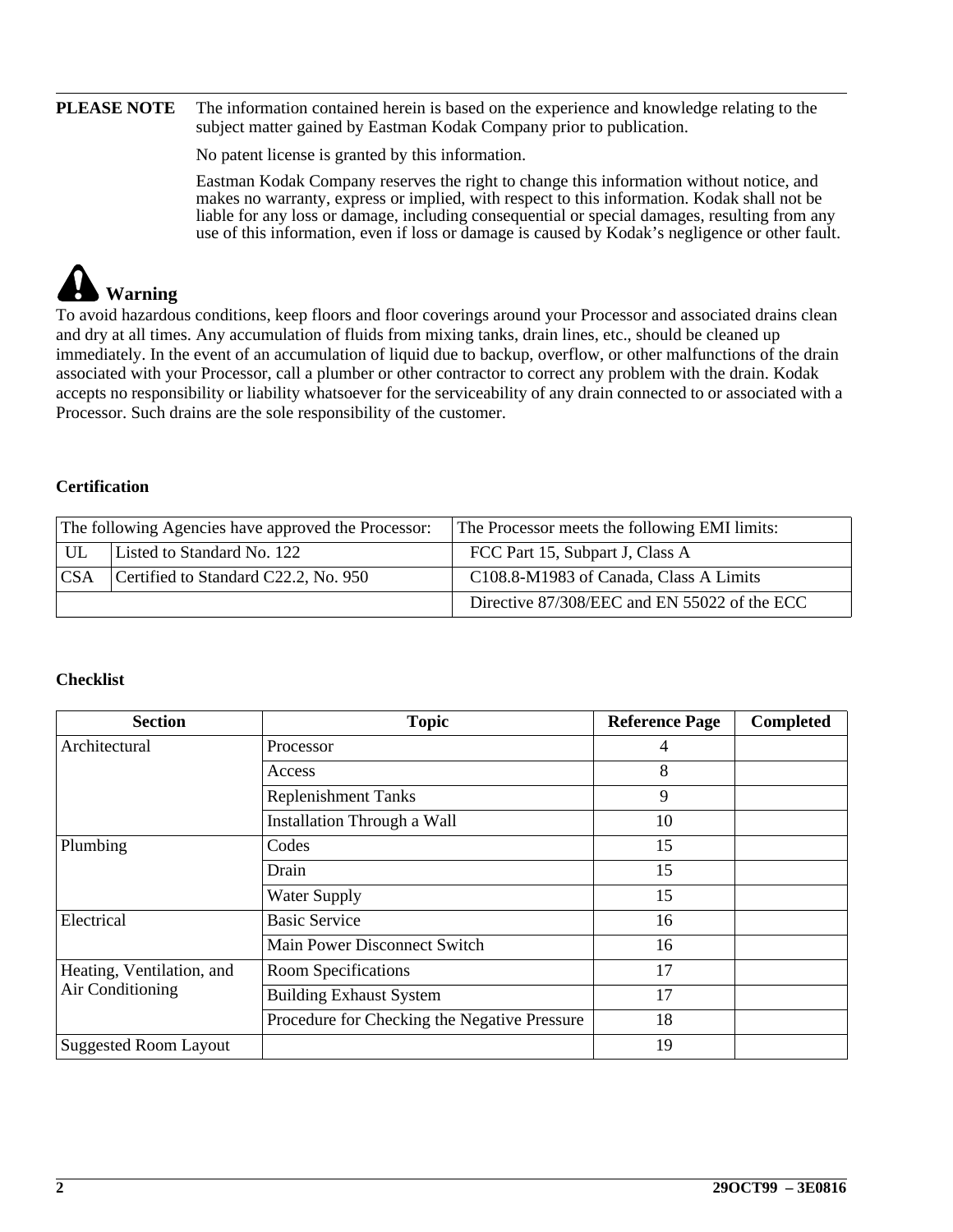#### **Radio Interference**

# **C**<sup>I</sup>**)** Caution

This equipment generates, uses, and can radiate radio-frequency energy. If the equipment is not installed and used according to the instructions, it may cause interference to radio communications. The equipment has been tested and found to comply with the limits for a *Class A* computing device pursuant to Subpart J of Part 15 of the FCC Rules, which are designed to provide reasonable protection against such interference when the equipment is operated in a commercial environment. Operation of this equipment in a residential area is likely to cause interference, in which case the user at the user's own expense will be required to take whatever measures may be required to correct the interference.

This digital apparatus does not exceed the *Class A* limits for radio noise emissions from digital apparatus set out in the Radio Interference Regulations of the Canadian Department of Communications.

### **Table of Contents**

#### **Description** Page

| $\overline{4}$ |
|----------------|
| $\overline{4}$ |
| 5              |
| 5              |
| 6              |
| 7              |
| 8              |
| 8              |
| 9              |
| 10             |
| 10             |
| 11             |
| 12             |
| 13             |
| 13             |
| 15             |
| 16             |
| 17             |
|                |
| 17             |
| 17             |
| 18             |
| 19             |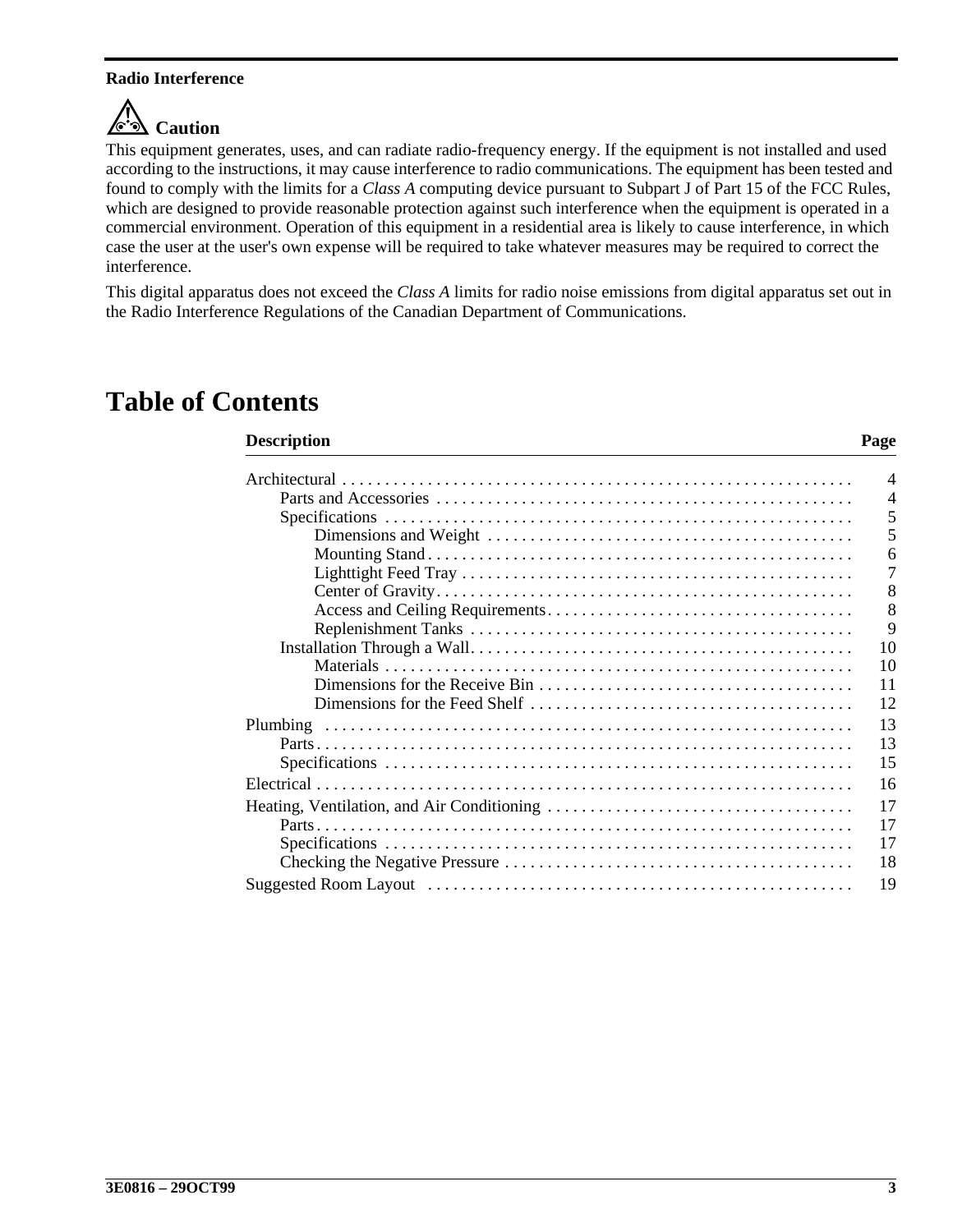# <span id="page-3-0"></span>**Section 1: Architectural**

### <span id="page-3-1"></span>**Parts and Accessories**

| Part No.  | <b>Description</b>                                                 | <b>Quantity</b> | <b>How to Obtain the Part</b>  |
|-----------|--------------------------------------------------------------------|-----------------|--------------------------------|
| 261413    | Seismic Kit - use on the Processor or the Mounting Stand           |                 | Can be ordered from Kodak.     |
| 808 1176* | Kodak M35/M43 X-Omat Mounting Stand                                |                 |                                |
| 3H4195    | Light Lock Gasket for installation through a wall                  |                 | Packed with the Processor. See |
|           | Hooks, Bolts, Nuts, and Washers for installation through<br>a wall | $2 - 4$         | Page 10.                       |
|           | Plywood or equivalent material for installation through a<br>wall  |                 | Purchase the material locally. |

\* This item is a catalog number.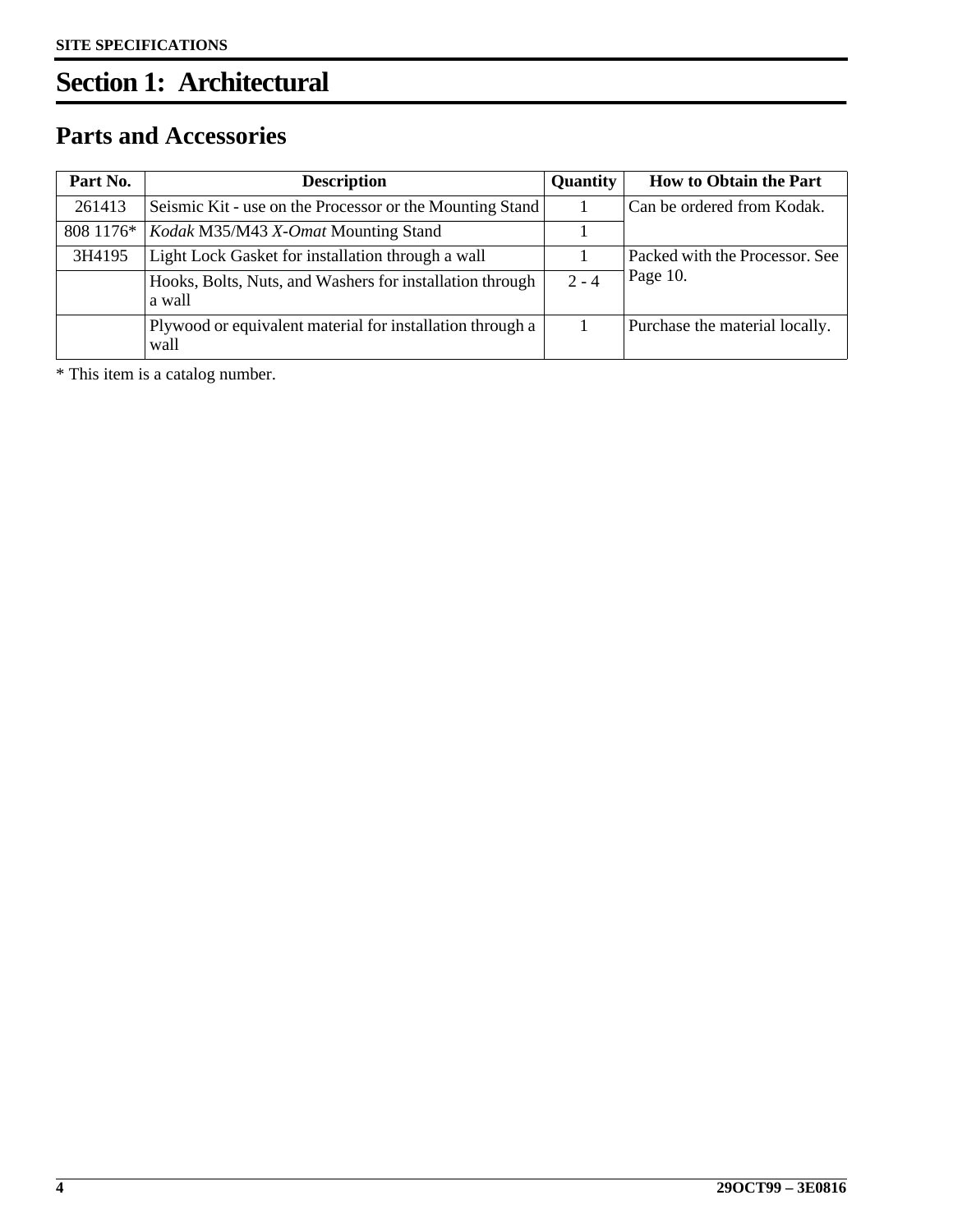### <span id="page-4-1"></span><span id="page-4-0"></span>**Specifications Dimensions and Weight**



| <b>Shipping Crate and Processor</b>                       |                                   | <b>Weight of the Processor</b>    |                                  |
|-----------------------------------------------------------|-----------------------------------|-----------------------------------|----------------------------------|
| <b>Dimensions</b>                                         | Weight                            | With Solution                     | <b>Without Solution</b>          |
| 89 x 81 x 97 cm<br>$(35 \times 32 \times 38 \text{ in.})$ | $108 \text{ kg} (240 \text{ lb})$ | $113 \text{ kg} (250 \text{ lb})$ | $90 \text{ kg} (200 \text{ lb})$ |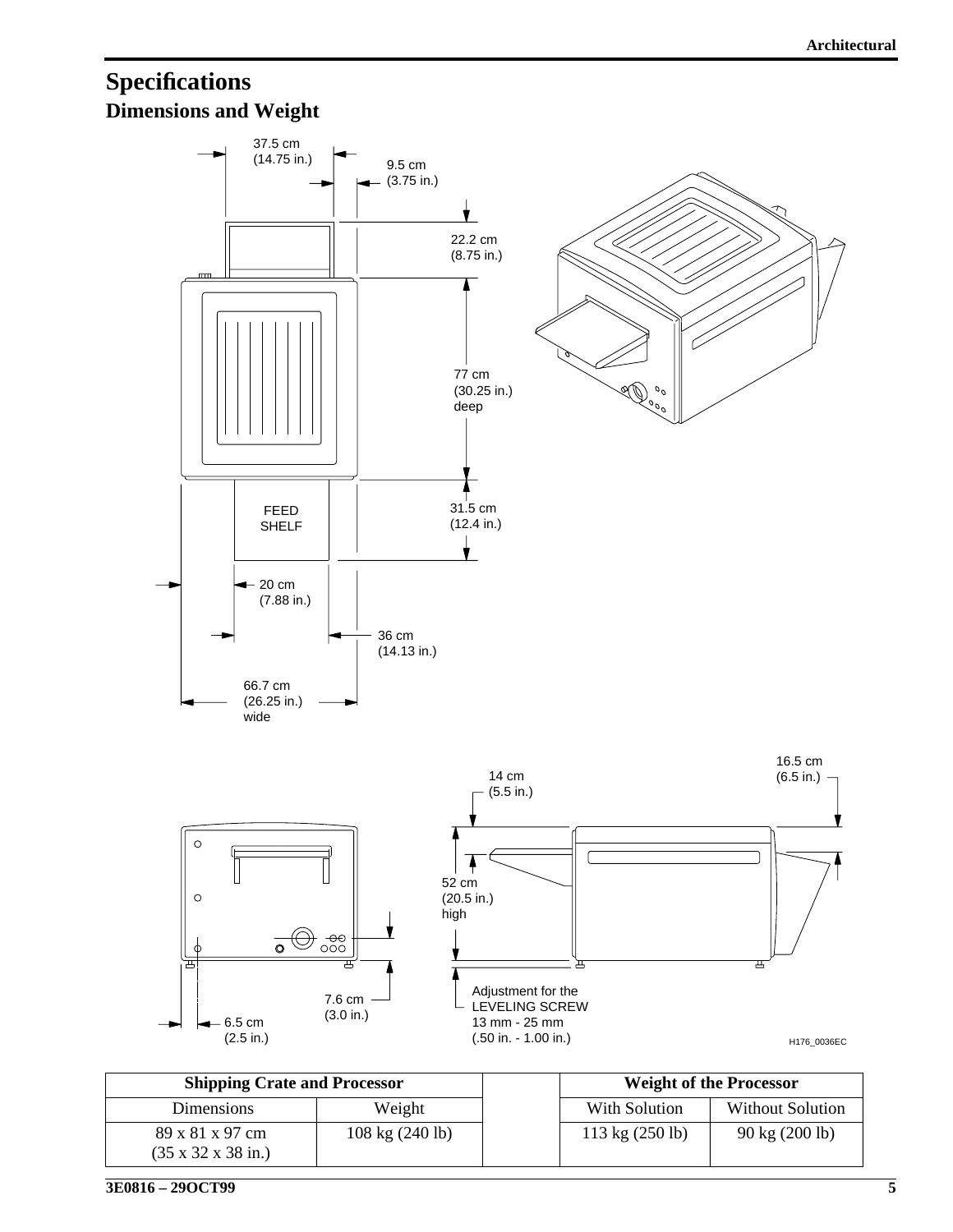#### <span id="page-5-0"></span>**Mounting Stand**



Use a rigid Stand that can support a minimum of 225 kg (500 lbs), such as the *Kodak* M35/M43 *X-Omat* Mounting Stand, Catalog No. 808 1176.

For maximum Processor stability, use Bolts to install the Processor to the Stand. Level the Stand and fasten it to the floor. Observe all local codes. The space in the base of the Stand is large enough for a *Kodak* Developer-Fixer Replenisher Tank Set, Model M7, Catalog No. 150 0537.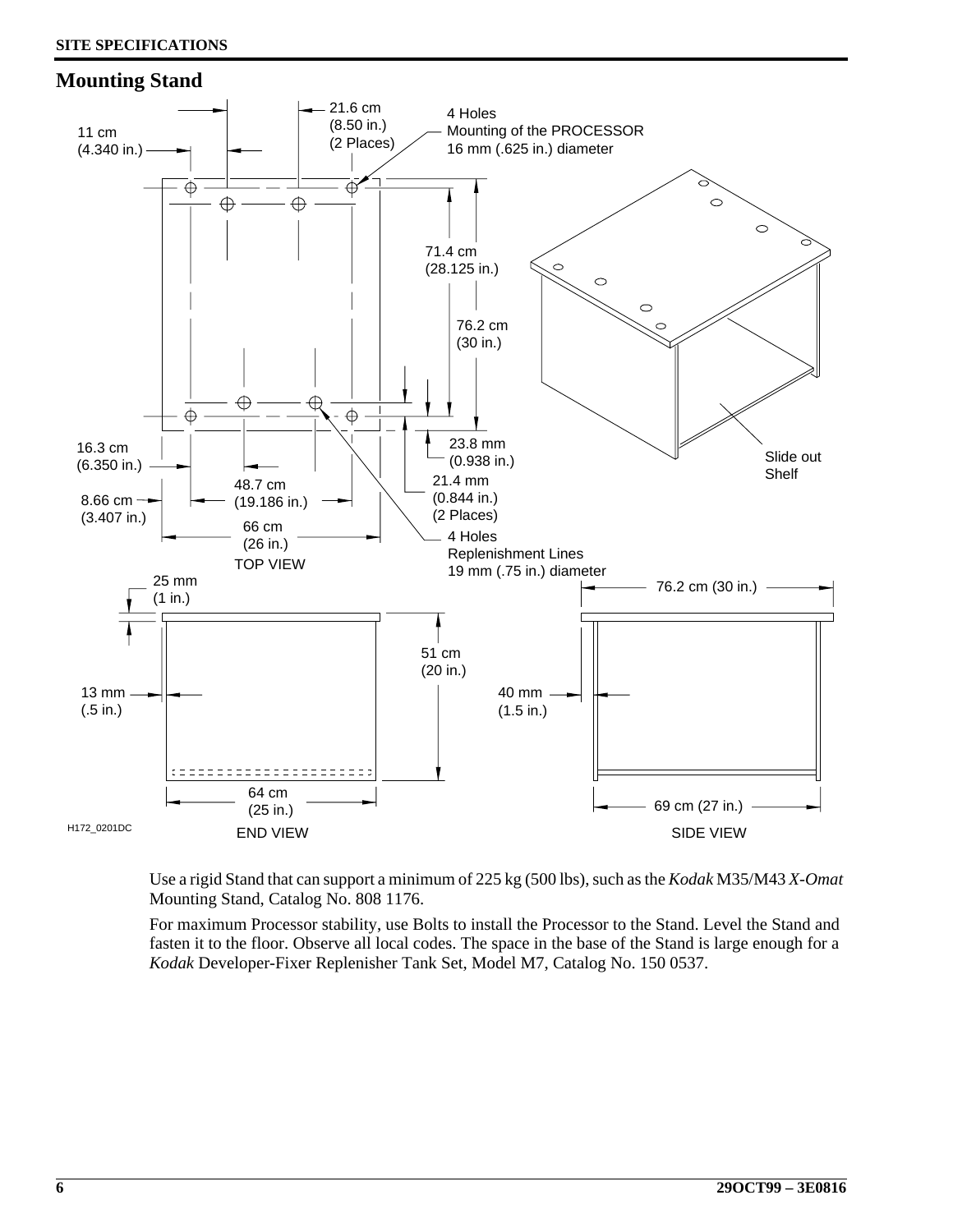### <span id="page-6-0"></span>**Lighttight Feed Tray**



H172\_0202AC

The optional *Kodak* M35/M35A *X-Omat* Lighttight Feed Tray 246558 is available.

#### **Note**

You cannot feed 2 sheets of 18 x 24 cm film side by side in the Lighttight Feed Tray.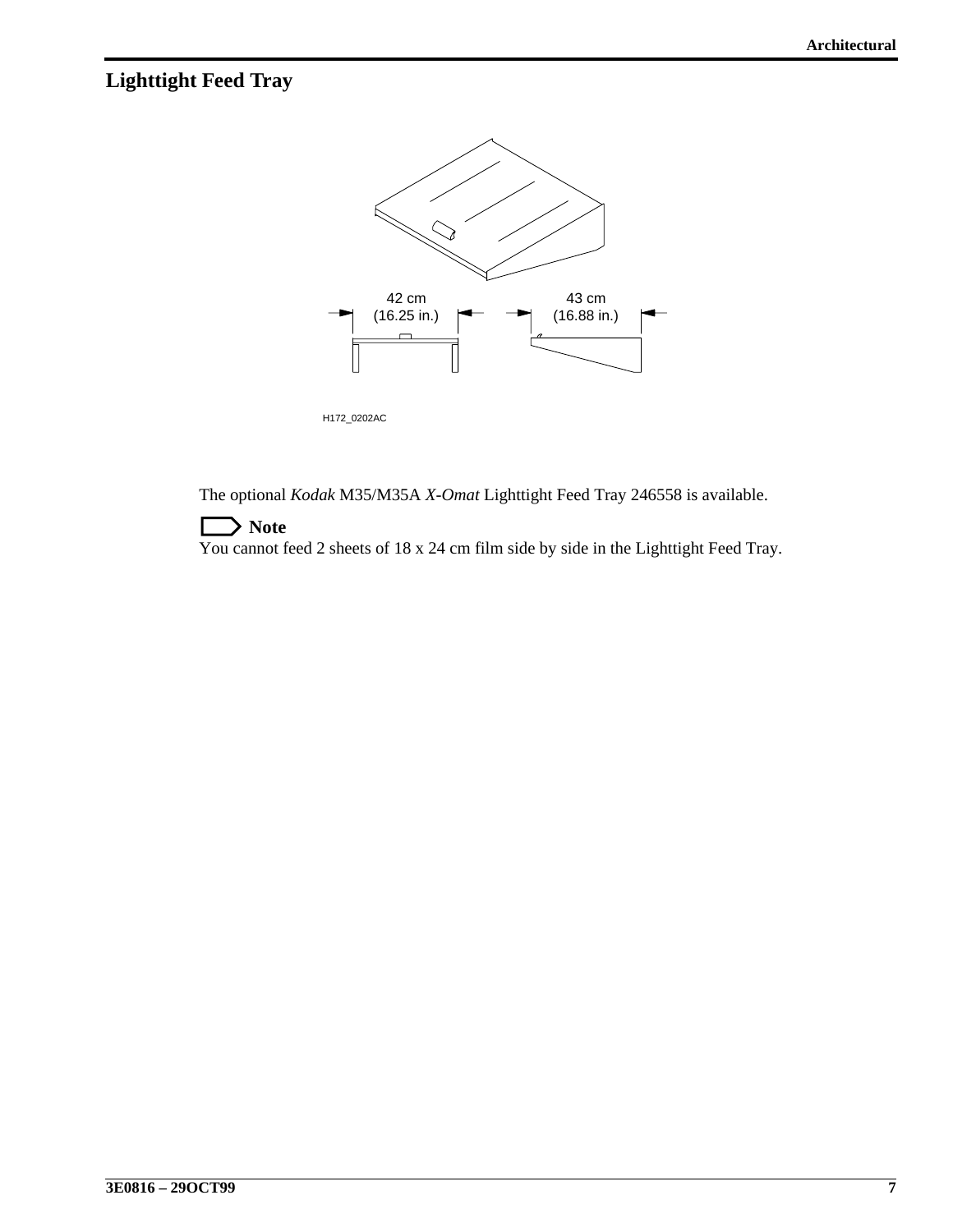#### <span id="page-7-1"></span>**Center of Gravity**



#### <span id="page-7-0"></span>**Access and Ceiling Requirements**

# **Important**

If these access requirements are not provided, service time and cost might increase.

| <b>Maintenance and Operation Access Requirements</b> |                                                |                                                        |  |  |  |  |
|------------------------------------------------------|------------------------------------------------|--------------------------------------------------------|--|--|--|--|
| <b>Description</b>                                   | <b>Recommended</b><br><b>Minimum Distances</b> | <b>Symbol</b><br>See "Suggested Room Layout" - Page 19 |  |  |  |  |
| Drive side of the Processor                          | 91 cm (36 in.)                                 | R                                                      |  |  |  |  |
| Nondrive side of the Processor                       | 91 cm (36 in.)                                 | S                                                      |  |  |  |  |
| Dryer side of the Processor                          | 91 cm (36 in.)                                 | T                                                      |  |  |  |  |
| Feed end of the Processor                            | 91 cm (36 in.)                                 | U                                                      |  |  |  |  |
| Above the Processor                                  | 91 cm (36 in.)                                 |                                                        |  |  |  |  |
| Area for 14-gallon Replenishment Tanks               | 61 x 127 cm $(24 \times 50 \text{ in.})$       | $D \times E$                                           |  |  |  |  |
| Area for 30-gallon Replenishment Tanks               | 61 x 153 cm $(24 \times 60 \text{ in.})$       | $D \times E$                                           |  |  |  |  |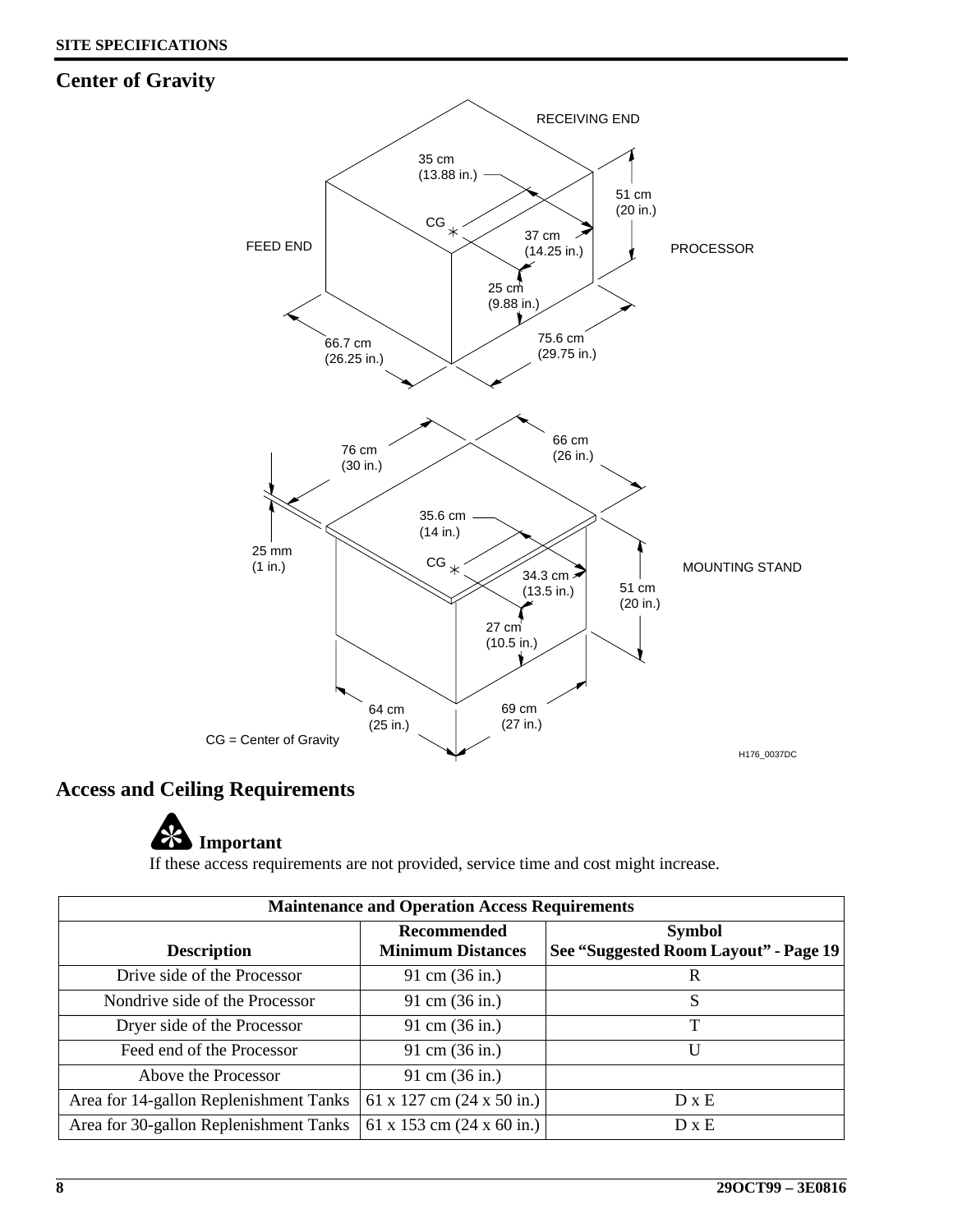### <span id="page-8-0"></span>**Replenishment Tanks**



H172\_0204BC

| <b>Subject</b> | <b>Requirements</b>                                                                            |                                                                                    |                                             |                                             |  |  |  |  |
|----------------|------------------------------------------------------------------------------------------------|------------------------------------------------------------------------------------|---------------------------------------------|---------------------------------------------|--|--|--|--|
| Position of    | Locate the Tanks next to the water supply for mixing chemicals. Kodak provides 2 Replenishment |                                                                                    |                                             |                                             |  |  |  |  |
| the Tanks      | Strainer Assemblies to be installed in the Hoses between the Tanks and the Processor.          |                                                                                    |                                             |                                             |  |  |  |  |
| Dimensions     | 14 gallon<br>8 gallon<br>30 gallon                                                             |                                                                                    |                                             |                                             |  |  |  |  |
|                | Diameter of a Tank "B"                                                                         | 29 x 43 cm<br>$(12 \times 17 \text{ in.})$                                         | 43 cm $(17 in.)$                            | 56 cm (22 in.)                              |  |  |  |  |
|                | Height of a Tank "C"                                                                           | 32 cm $(12\frac{1}{2}$ in.) 58 cm $(23 \text{ in.})$ 70.5 cm $(27\frac{3}{4}$ in.) |                                             |                                             |  |  |  |  |
|                | Floor area of 2 Tanks - see<br>Page 19, "D" and "E"                                            |                                                                                    | 61 x 127 cm<br>$(24 \times 50 \text{ in.})$ | 61 x 153 cm<br>$(24 \times 60 \text{ in.})$ |  |  |  |  |
|                | Maximum Platform Height "A"                                                                    |                                                                                    | 48 cm (17 in.)                              | 35 cm (14 in.)                              |  |  |  |  |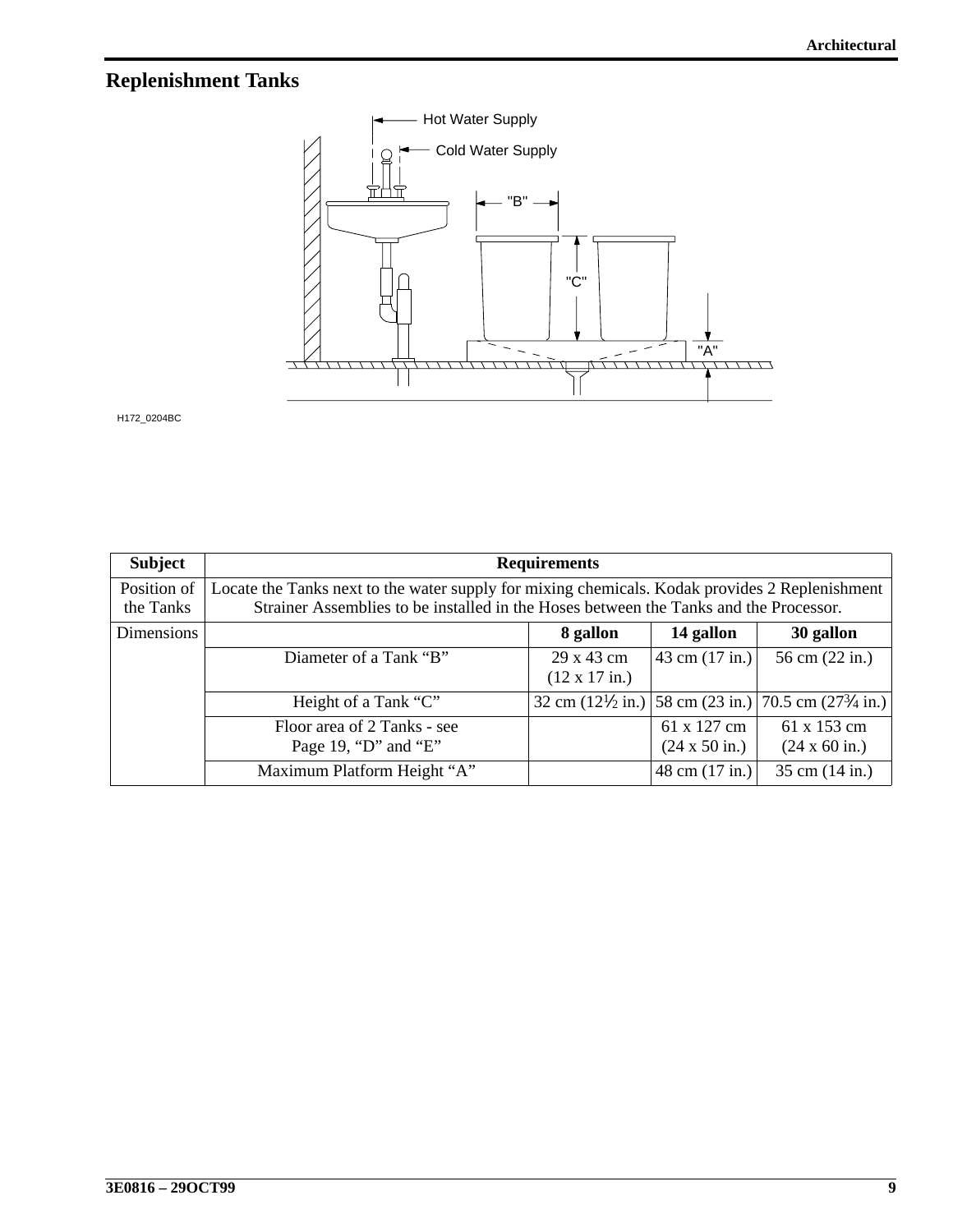### <span id="page-9-1"></span><span id="page-9-0"></span>**Installation Through a Wall Materials**

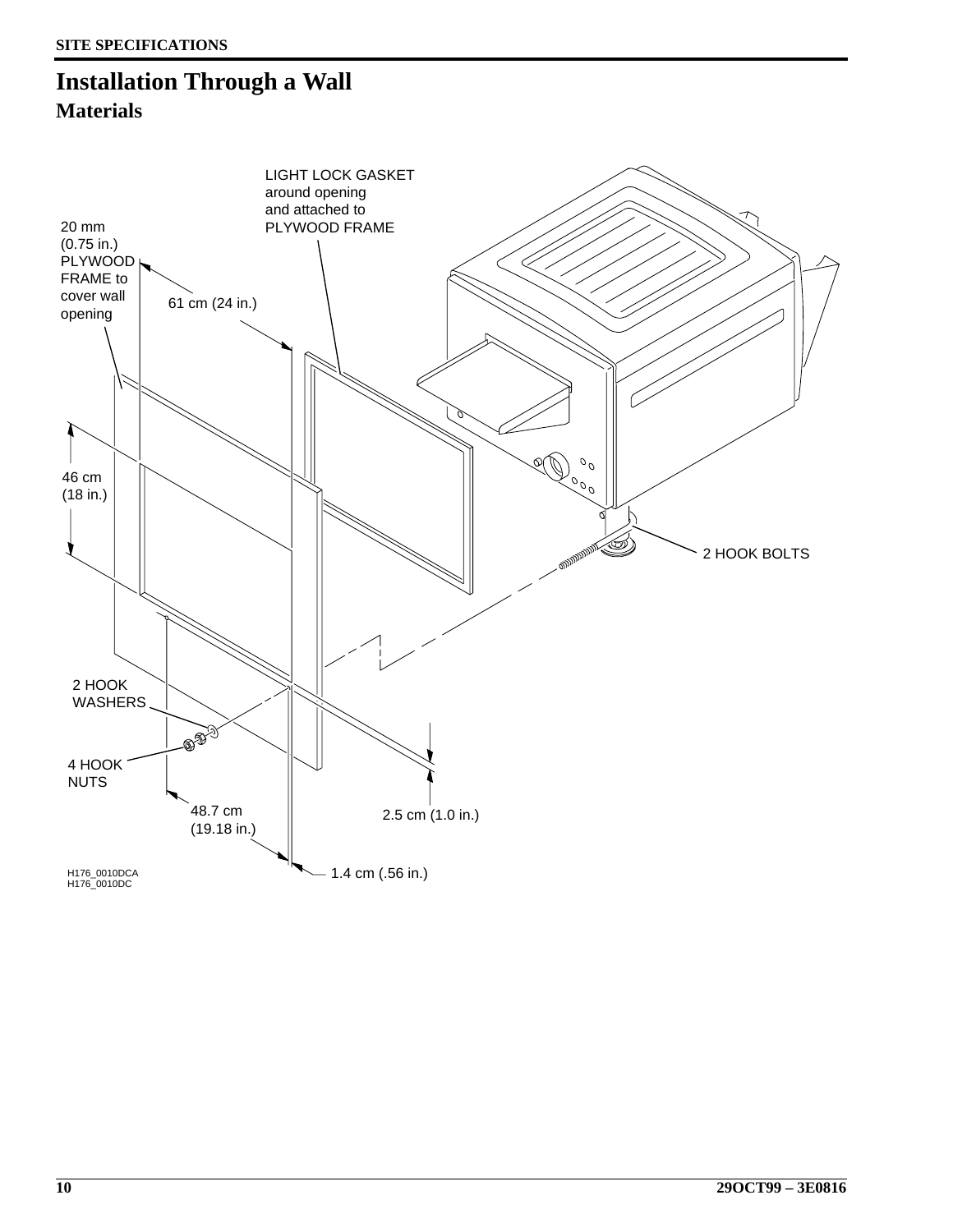#### <span id="page-10-0"></span>**Dimensions for the Receive Bin**



H176\_0008CC H176\_0008CCA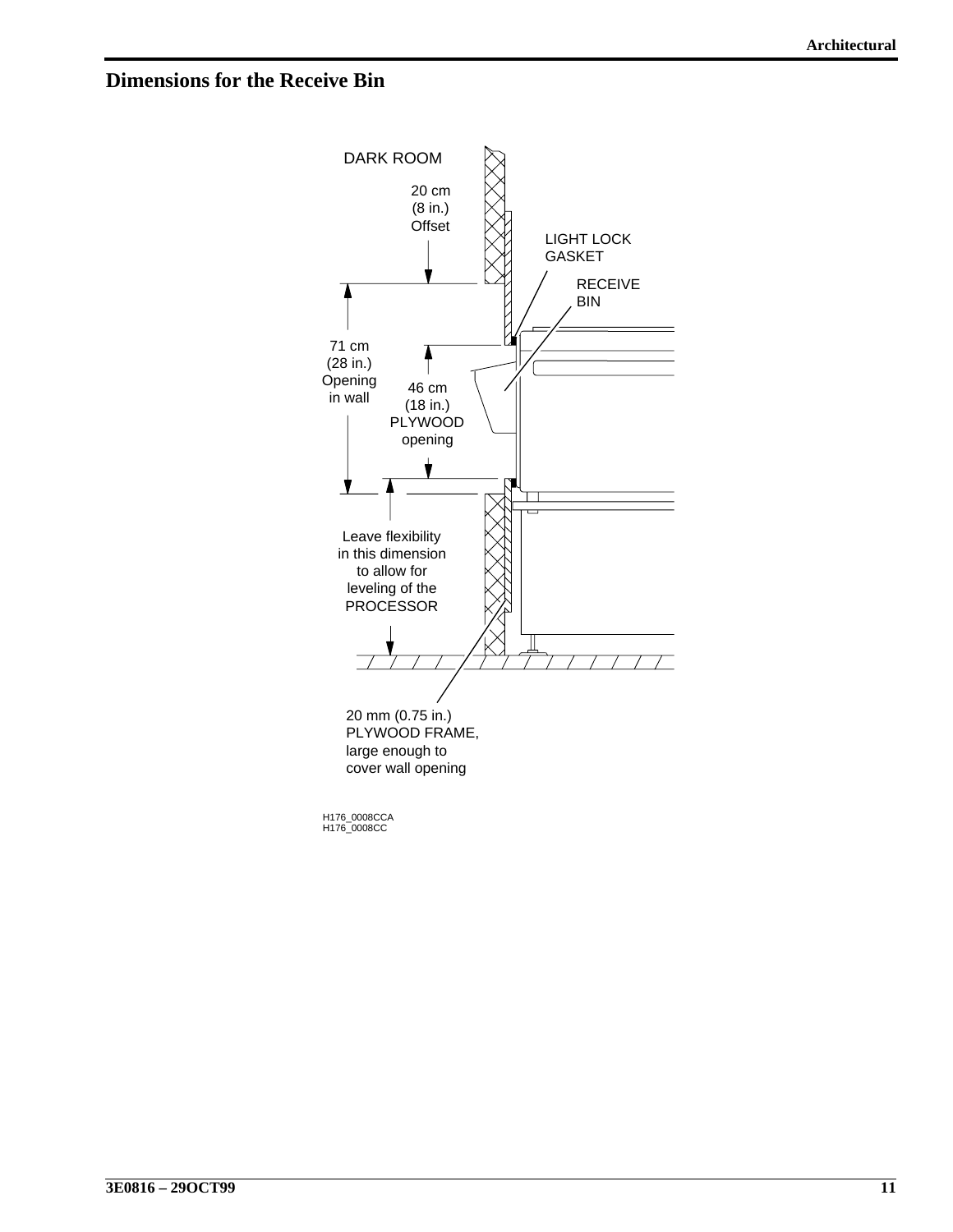#### <span id="page-11-0"></span>**Dimensions for the Feed Shelf**



H176\_0009CC H176\_0009CCA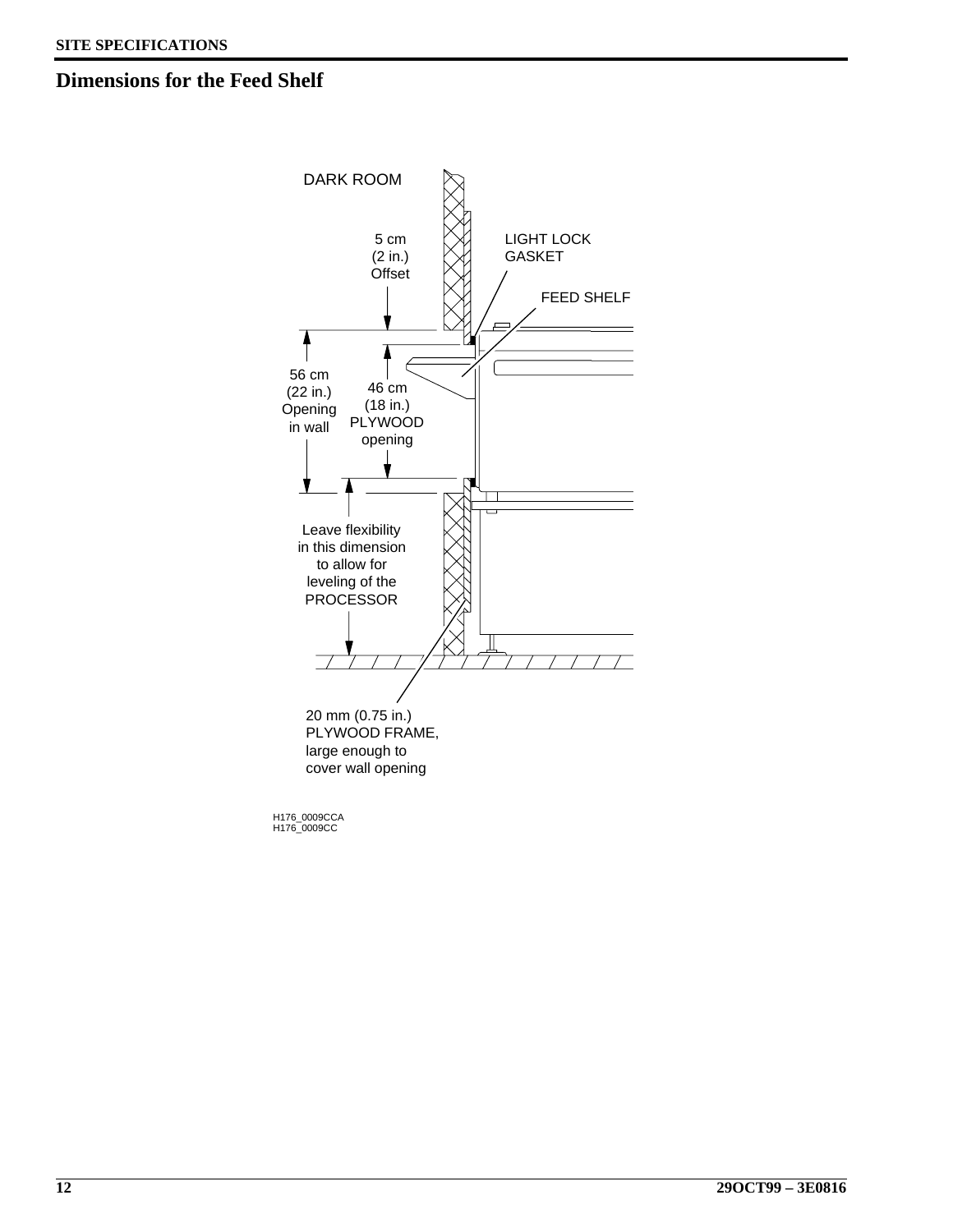# <span id="page-12-0"></span>**Section 2: Plumbing**

#### <span id="page-12-1"></span>**Parts**



H176\_0035DC H176\_0035DCA

| Part No. | <b>Description</b>                                           | Quantity                   | How to Obtain the Part                      |
|----------|--------------------------------------------------------------|----------------------------|---------------------------------------------|
| 452990   | $\frac{3}{8}$ in. Tubing for the Replenishment System        |                            | Order by the foot. Purchase Tubing or Valve |
| 467621   | $\frac{1}{2}$ in. NPT <i>Kodak</i> Thermostatic Mixing Valve |                            | locally or order from<br>Kodak.             |
| 246802   | Hose Clamp for the Drains                                    | 3                          | Packed with the                             |
| 246800   | Hose Clamp for the Replenishment Hoses                       | 6                          | Processor.                                  |
| 472261   | <b>Replenishment Strainer Assembly</b>                       | 2                          |                                             |
| 551400   | $\frac{3}{8}$ in. NPTM Water Connector                       |                            |                                             |
| 760476   | $\frac{1}{2}$ in. Drain Tube                                 | $5.50 \text{ m}$ (18.0 ft) |                                             |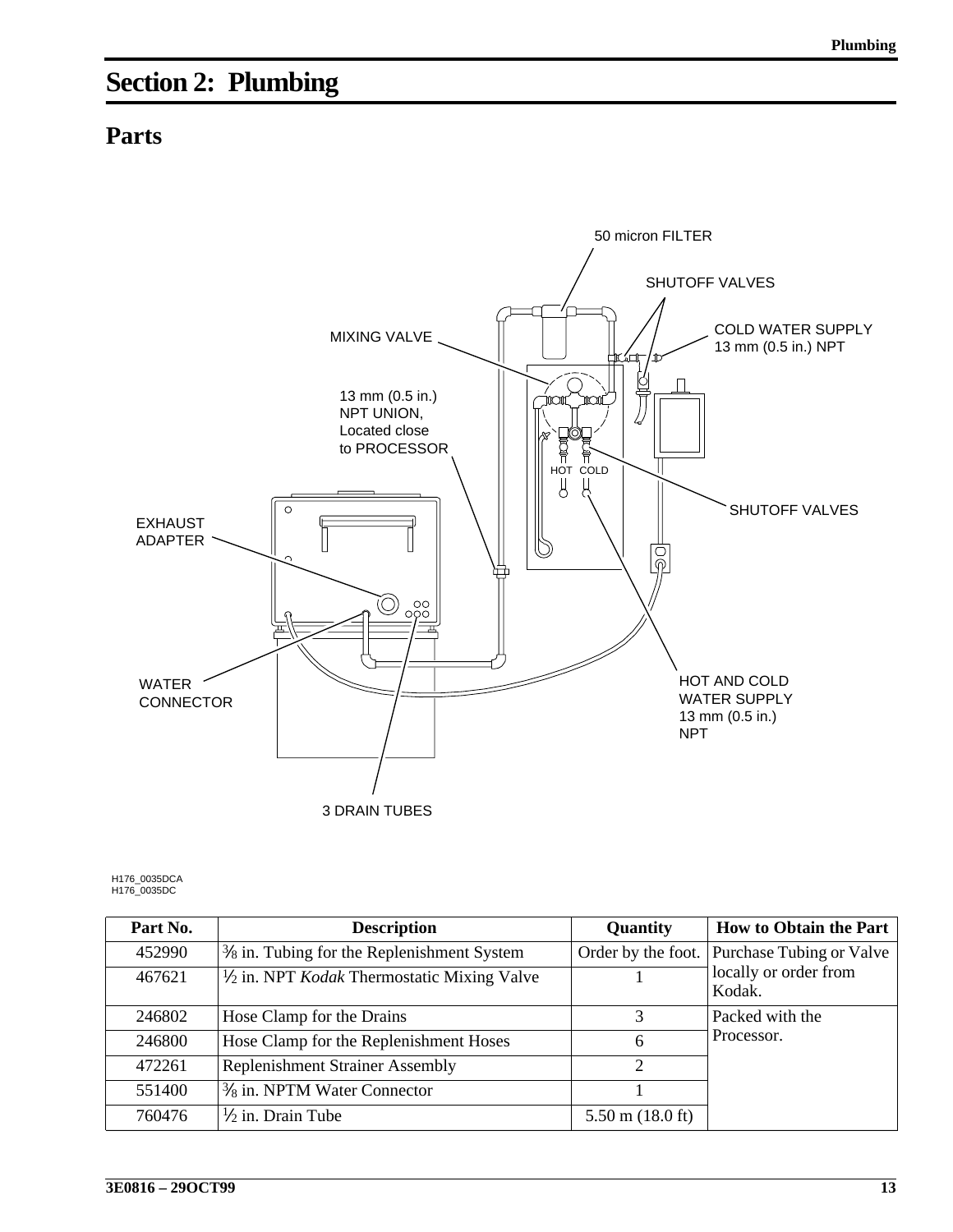You might find the following parts useful in installing the Processor. They are not available from Kodak.

•  $\frac{1}{2}$  in. NPT Check Valve

• 2  $\frac{1}{2}$  in. NPT Shutoff Valves

 $\cdot$   $\frac{1}{2}$  in. NPT Union

• In-line Thermometer

| <b>Catalog Numbers</b>                                                                                                               |                                    |          |                             |                                                              |          |  |  |
|--------------------------------------------------------------------------------------------------------------------------------------|------------------------------------|----------|-----------------------------|--------------------------------------------------------------|----------|--|--|
| <b>Replenisher Tank Size</b>                                                                                                         |                                    |          |                             |                                                              |          |  |  |
| <b>Tank Kit</b>                                                                                                                      | 14 gallon $ 30$ gallon<br>8 gallon |          | <b>Silver Recovery Unit</b> |                                                              |          |  |  |
| Kodak Developer Replenisher Tank<br>Kit                                                                                              |                                    | 151 1740 | 102 2987                    | Kodak Chemical Recovery<br>Cartridge, Model II               | 173 4953 |  |  |
| Kodak Fixer Replenisher Tank Kit                                                                                                     |                                    | 151 1765 | 102 2961                    | <b>Kodak Chemical Recovery</b><br>Cartridge, Junior Model II | 166 9431 |  |  |
| Kodak Developer-Fixer Replenisher<br>Tank Set, Model M7<br>Can be used with the optional<br>Mounting Stand, Catalog No.<br>808 1176. | 150 0537                           |          |                             | <i>Kodak</i> Circulating Unit,<br>Model II                   | 175 0868 |  |  |

#### $\rightarrow$  Note

Г

A Tubing Adapter,  $\frac{1}{2}$  in. to  $\frac{1}{4}$  in. 555561 is necessary to connect the Silver Recovery Units to a Processor.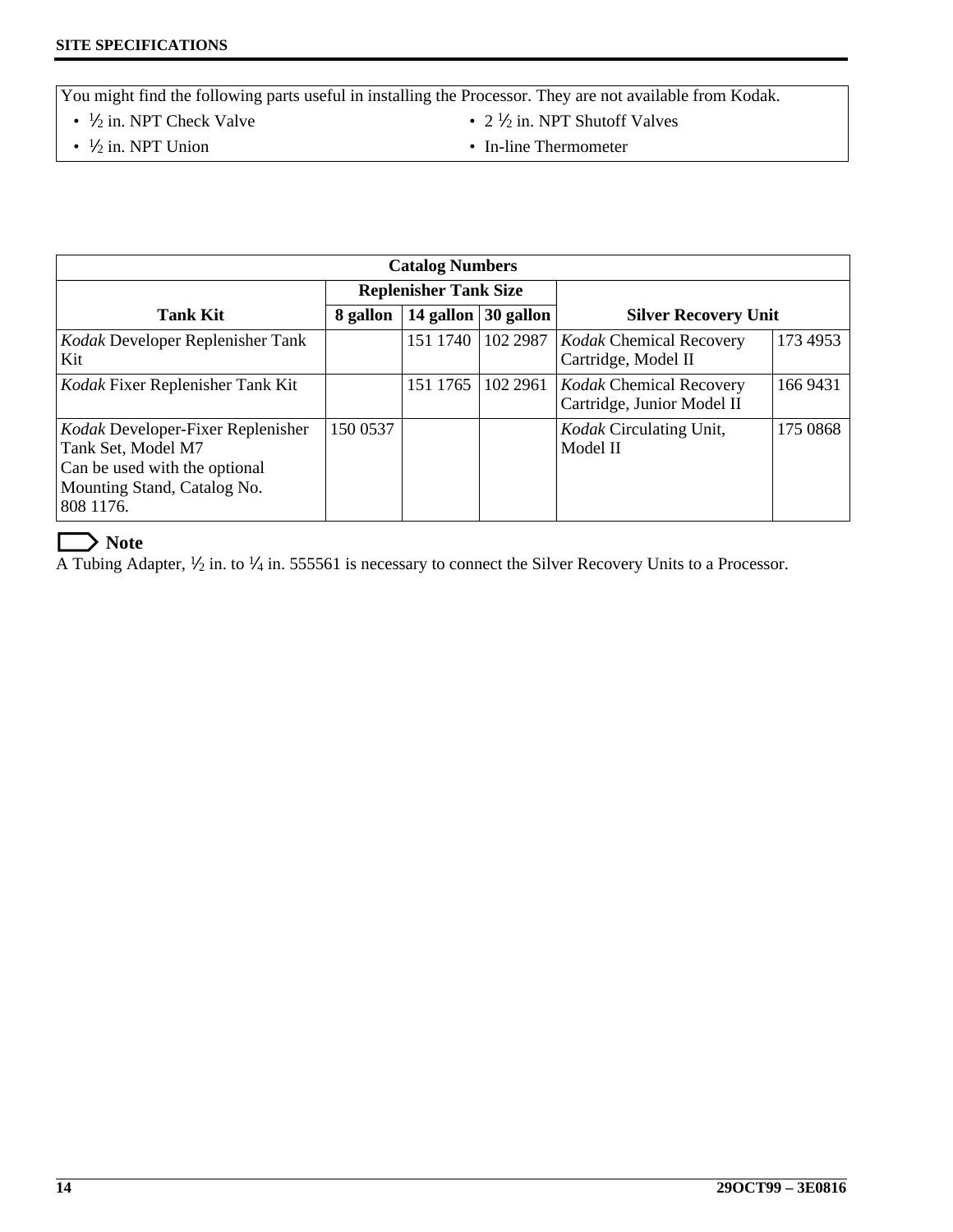# <span id="page-14-3"></span>**Specifications**

<span id="page-14-2"></span><span id="page-14-1"></span><span id="page-14-0"></span>

| <b>Subject</b> |                                                                                                                                                                                                                                                                         | <b>Requirements</b> |                                                                                                                                                                                                                         |  |  |  |  |
|----------------|-------------------------------------------------------------------------------------------------------------------------------------------------------------------------------------------------------------------------------------------------------------------------|---------------------|-------------------------------------------------------------------------------------------------------------------------------------------------------------------------------------------------------------------------|--|--|--|--|
| Codes          | Warning                                                                                                                                                                                                                                                                 |                     | All plumbing requirements must agree with local and national codes. Iron Piping is not recommended.                                                                                                                     |  |  |  |  |
| Drain          | <b>Warning</b><br>All drain material must be made of chemically resistant, noncorrosive material. Use PVC or the<br>equivalent. The Drain must have a minimum diameter of $7.6 \text{ cm } (3 \text{ in.})$ and no obstructions.                                        |                     |                                                                                                                                                                                                                         |  |  |  |  |
|                | Minimum diameter                                                                                                                                                                                                                                                        |                     | $7.6$ cm $(3 \text{ in.})$                                                                                                                                                                                              |  |  |  |  |
|                | Capacity                                                                                                                                                                                                                                                                |                     | 1 L minimum ( $\frac{1}{4}$ gal) during normal operation.<br>40 L minimum ( $10\frac{1}{2}$ gal) for draining all 3 solutions together.<br>13.2 L minimum ( $3\frac{1}{2}$ gal) if each solution is drained separately. |  |  |  |  |
|                | Distance from the<br>Processor                                                                                                                                                                                                                                          |                     | $1.5$ m $(60$ in.) maximum                                                                                                                                                                                              |  |  |  |  |
|                |                                                                                                                                                                                                                                                                         |                     | Height from the floor   Flush with the floor and Drain Lines sloping gradually down to the floor Drain.                                                                                                                 |  |  |  |  |
|                | Hoses                                                                                                                                                                                                                                                                   |                     | Drain Tubing is packed with the Processor.                                                                                                                                                                              |  |  |  |  |
|                | Drain                                                                                                                                                                                                                                                                   |                     | Do not make a solid connection between the Hoses and the Drain.                                                                                                                                                         |  |  |  |  |
|                |                                                                                                                                                                                                                                                                         |                     | Use corrosive resistant connections.<br>If Elbows are necessary to direct the Hoses into the Drain, the customer can order Elbows<br>from Kodak.                                                                        |  |  |  |  |
| Water          | Location                                                                                                                                                                                                                                                                |                     | Accessible to both the Processor and the Replenishment Tanks.                                                                                                                                                           |  |  |  |  |
| Supply         | $4 - 30^{\circ}C (40 - 85^{\circ}F)$<br>Temperature<br>If the temperature of the water supply is higher than $30^{\circ}$ C (85°F), install a water chiller.<br>Kodak suggests a tempered water supply for cleaning the Processor and for mixing<br>chemicals manually. |                     |                                                                                                                                                                                                                         |  |  |  |  |
|                | Pressure                                                                                                                                                                                                                                                                |                     | 138 - 448 kPa (20 - 65 psi)<br>If necessary, install a Pressure Regulator and Gauge.                                                                                                                                    |  |  |  |  |
|                | Flow volume                                                                                                                                                                                                                                                             |                     | Controlled within the Processor to 0.95 L minimum $(\frac{1}{4}$ gal), +10% -0%.                                                                                                                                        |  |  |  |  |
|                | Filtration                                                                                                                                                                                                                                                              |                     | 50-micron Water Filter in the input water line                                                                                                                                                                          |  |  |  |  |
|                | <b>Check Valve</b><br>or Vacuum<br><b>Breaker</b>                                                                                                                                                                                                                       |                     | The Processor has an internal $20 \text{ mm } (0.8 \text{ in.})$ water gap in the wash supply system.<br>A Check Valve should not be necessary, unless it is a requirement for local codes.                             |  |  |  |  |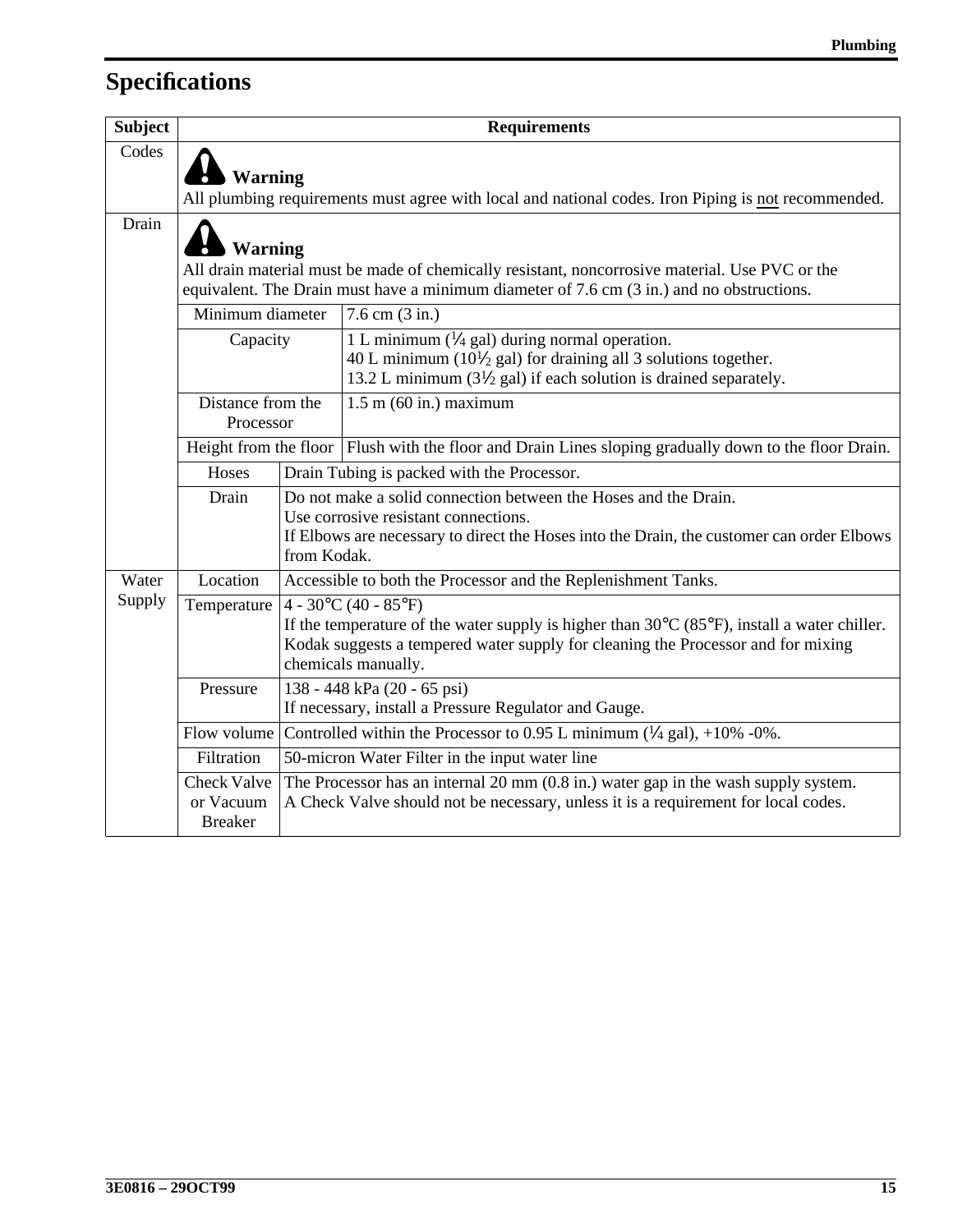# <span id="page-15-0"></span>**Section 3: Electrical**

| <b>Subject</b>                         | <b>Requirements</b>                                                                                                                                                              |              |      |  |  |
|----------------------------------------|----------------------------------------------------------------------------------------------------------------------------------------------------------------------------------|--------------|------|--|--|
| <b>Basic Service</b>                   | <b>Warning</b><br>Earth ground is required.                                                                                                                                      |              |      |  |  |
|                                        | All electrical service must agree with local and national codes.                                                                                                                 |              |      |  |  |
| Processor                              | <b>Voltage</b>                                                                                                                                                                   | <b>Hertz</b> | Amps |  |  |
|                                        | $200$ V AC $\pm$ 10%<br>20 maximum<br>50/60                                                                                                                                      |              |      |  |  |
|                                        | $208$ V AC +6% -13%<br>20 maximum<br>60                                                                                                                                          |              |      |  |  |
|                                        | 20 maximum<br>$230 \text{ V } AC \pm 10\%$<br>50/60                                                                                                                              |              |      |  |  |
|                                        | 20 maximum<br>220 V AC ± 10%<br>50                                                                                                                                               |              |      |  |  |
|                                        | $240$ V AC +6% -13%<br>50/60<br>20 maximum                                                                                                                                       |              |      |  |  |
| <b>Main Power</b><br>Disconnect Switch | The Switch must be:<br>• located on a wall adjacent to the Processor within $2 \text{ m} (7 \text{ ft})$ in the light room area.<br>• visible and accessible from the Processor. |              |      |  |  |
|                                        | • a safe distance from water.                                                                                                                                                    |              |      |  |  |
|                                        | Use either a Fused Disconnect Switch or a 2-pole thermomagnetic Circuit Breaker with a<br>solid neutral and a common trip.                                                       |              |      |  |  |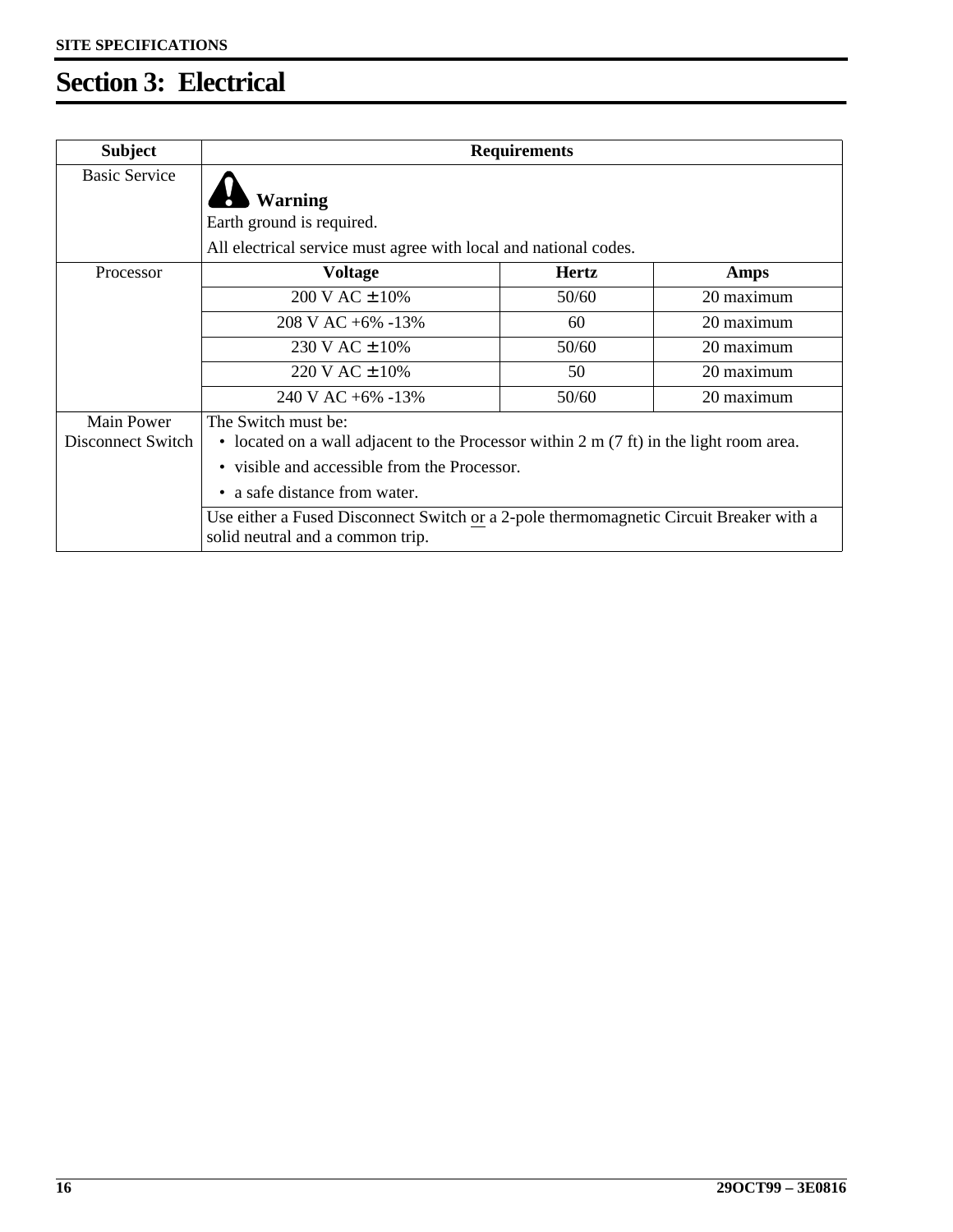## <span id="page-16-2"></span>**Section 4: Heating, Ventilation, and Air Conditioning**

#### <span id="page-16-3"></span>**Parts**

| Part No. | <b>Description</b>                                                                                                          | <b>Quantity</b> | <b>How to Obtain the Part</b>                                |
|----------|-----------------------------------------------------------------------------------------------------------------------------|-----------------|--------------------------------------------------------------|
| 264503   | Kodak Auxiliary Ventilation Fan Kit - 110 V AC, 60 Hz<br>Includes Air Gap Assembly 264519                                   |                 | Order these parts from Kodak<br>or purchase equivalent parts |
| 8B7105   | <i>Kodak</i> Auxiliary Ventilation Fan Kit - operates on<br>95 to 250 V AC, 47 to 63 Hz<br>Includes Air Gap Assembly 264519 |                 | locally.                                                     |
| 264519   | Air Gap Assembly                                                                                                            |                 |                                                              |

### <span id="page-16-4"></span>**Specifications**

<span id="page-16-1"></span><span id="page-16-0"></span>

| <b>Subject</b>                    | <b>Requirements</b>                                          |                                                                                                     |                                                                                                                                                              |                                                                     |  |  |
|-----------------------------------|--------------------------------------------------------------|-----------------------------------------------------------------------------------------------------|--------------------------------------------------------------------------------------------------------------------------------------------------------------|---------------------------------------------------------------------|--|--|
| Room                              | Temperature                                                  | $15 - 30^{\circ}C(59 - 86^{\circ}F)$                                                                |                                                                                                                                                              |                                                                     |  |  |
|                                   | Relative Humidity                                            | 15 - 76%                                                                                            |                                                                                                                                                              |                                                                     |  |  |
|                                   | Ventilation                                                  | 10 room air exchanges/hr for a room that is $3 \times 3 \times 3 \times 10 \times 10 \times 10$ ft) |                                                                                                                                                              |                                                                     |  |  |
| <b>Building Exhaust</b><br>System | The system must have the following ratings:                  |                                                                                                     |                                                                                                                                                              |                                                                     |  |  |
|                                   | Volume - full load                                           |                                                                                                     | 2,124 L minimum (75 ft <sup>3</sup> ) 24 hours per day                                                                                                       |                                                                     |  |  |
|                                   | Temperature                                                  |                                                                                                     | $66^{\circ}$ C (150°F) maximum                                                                                                                               |                                                                     |  |  |
|                                   | Heat Load to the room with the                               |                                                                                                     | 3400 kJ/hr (3200 BTU/hr)                                                                                                                                     |                                                                     |  |  |
|                                   | Processor                                                    |                                                                                                     |                                                                                                                                                              |                                                                     |  |  |
|                                   | <b>Exhaust Duct from the</b>                                 |                                                                                                     | Diameter = $7.6$ cm $(3 \text{ in.})$                                                                                                                        |                                                                     |  |  |
|                                   | Processor                                                    |                                                                                                     |                                                                                                                                                              |                                                                     |  |  |
|                                   | Exhaust Duct from the building<br>with an adjustable Air Gap |                                                                                                     | Negative Pressure*                                                                                                                                           |                                                                     |  |  |
|                                   |                                                              |                                                                                                     | $7.6$ cm $(3 \text{ in.})$ Duct                                                                                                                              | $0.76 - 1.02$ mm $(0.03 - 0.04$ in.) of water                       |  |  |
|                                   |                                                              |                                                                                                     |                                                                                                                                                              | 10.2 cm (4 in.) Duct $(0.25 - 0.51$ mm $(0.01 - 0.02$ in.) of water |  |  |
|                                   |                                                              |                                                                                                     | *See the procedure on Page 18 to check the negative pressure.<br>If the negative pressure is not correct, an Auxiliary Ventilation<br>Fan must be installed. |                                                                     |  |  |

#### **Note** L

For installations through a wall, the air pressure in the dark room must be greater than the air pressure in the light room to prevent air flowing through the Processor into the dark room. When the air pressure is correctly balanced and the Processor is correctly vented, the:

- chemical fumes and vapors will be contained
- film artifacts will be decreased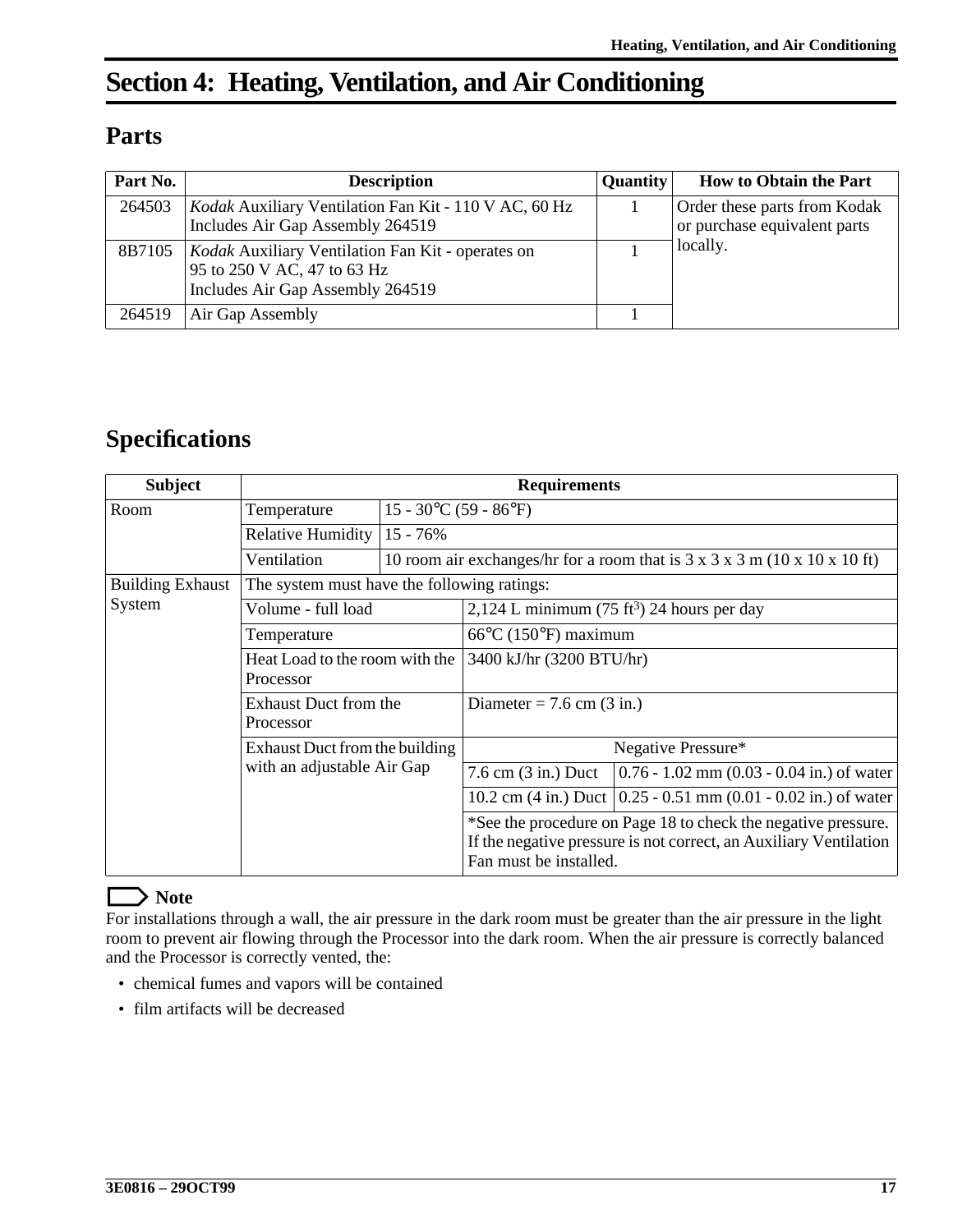### <span id="page-17-0"></span>**Checking the Negative Pressure**



H176\_0028HC H176\_0028HCA

- **[1]** Connect the rubber Hose from the Air Meter TL-2431 to:
	- L Tube
	- center Connector on the Meter
- **[2]** Make a 6.4 mm (1⁄4 in.) hole approximately 30.5 cm (12 in.) from the end of the Exhaust Hose that will be connected to the Processor.
- **[3]** Insert the L Tube into the 6.4 mm  $\left(\frac{1}{4}$  in.) hole until the end of the Tube is flush with the inside of the Exhaust Hose.

# **Important**

- Hold the Meter vertically.
- Do not connect the Exhaust Hose to the Processor when checking the negative pressure.

**[4]** Use the Air Meter TL-2431 to check that the negative pressure is correct:

| <b>Diameter of the Exhaust Hose</b> | <b>Negative Pressure</b>                      |  |
|-------------------------------------|-----------------------------------------------|--|
| $7.6$ cm $(3.0 \text{ in.})$        | $0.76 - 1.02$ mm $(0.03 - 0.04$ in.) of water |  |
| 10.2 cm $(4.0 \text{ in.})$         | $0.25 - 0.51$ mm $(0.01 - 0.02$ in.) of water |  |

- **[5]** If the negative pressure is not correct, adjust the distance between the Exhaust Duct for the building and the Exhaust Hose for the Processor.
- **[6]** If the negative pressure cannot be obtained, install an Auxiliary Ventilation Fan. See the installation instructions that is included with the Auxiliary Ventilation Fan.
- **[7]** Remove the L Tube from the Exhaust Hose and block the hole in the Exhaust Hose.
- **[8]** Connect the Exhaust Hose to the Processor.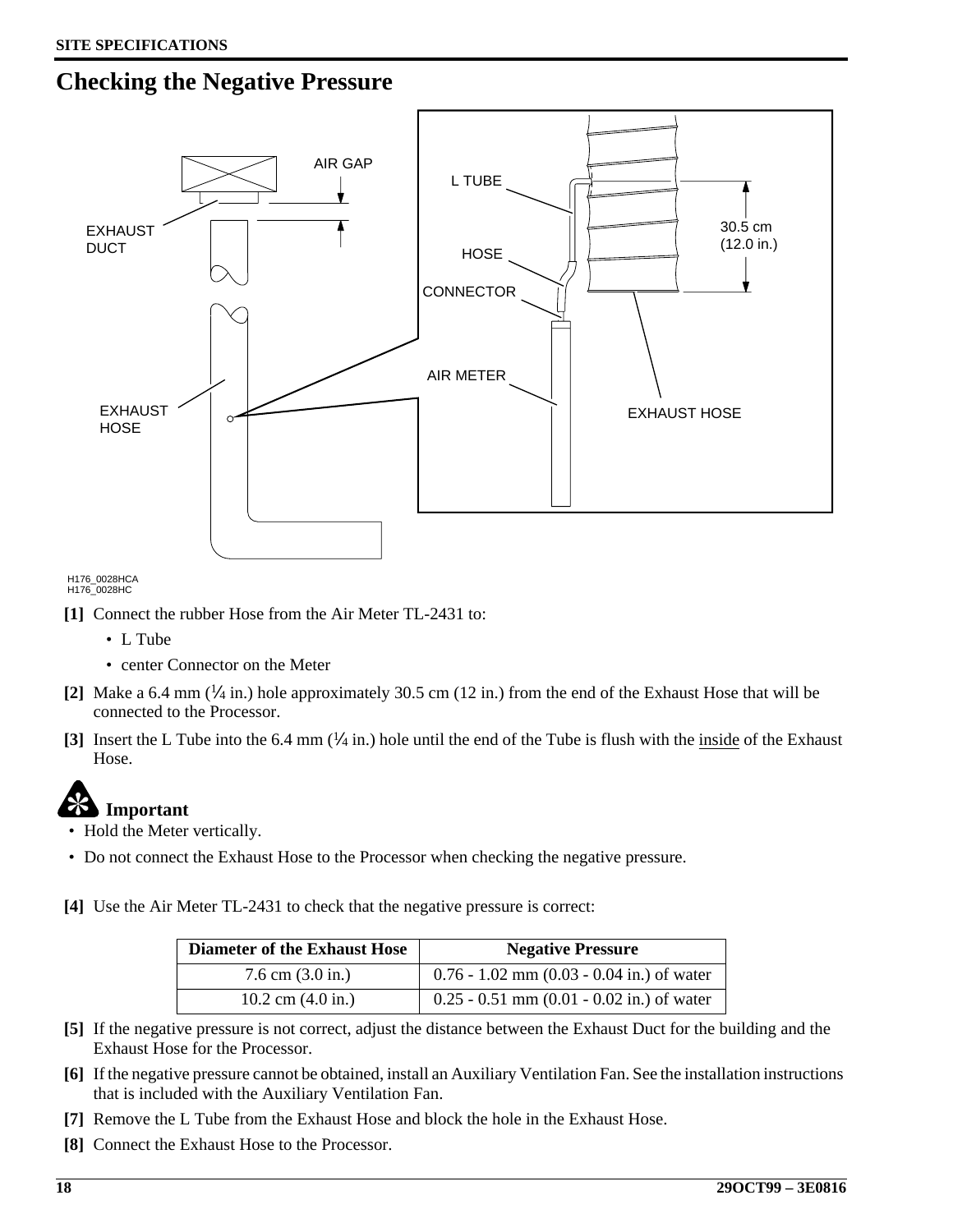# <span id="page-18-0"></span>**Section 5: Suggested Room Layout**



**Note**

For dimensions "D", "E", "R", "S", "T" and "U", see the table for "Maintenance and Operation Access Requirements" on Page [8](#page-7-0).